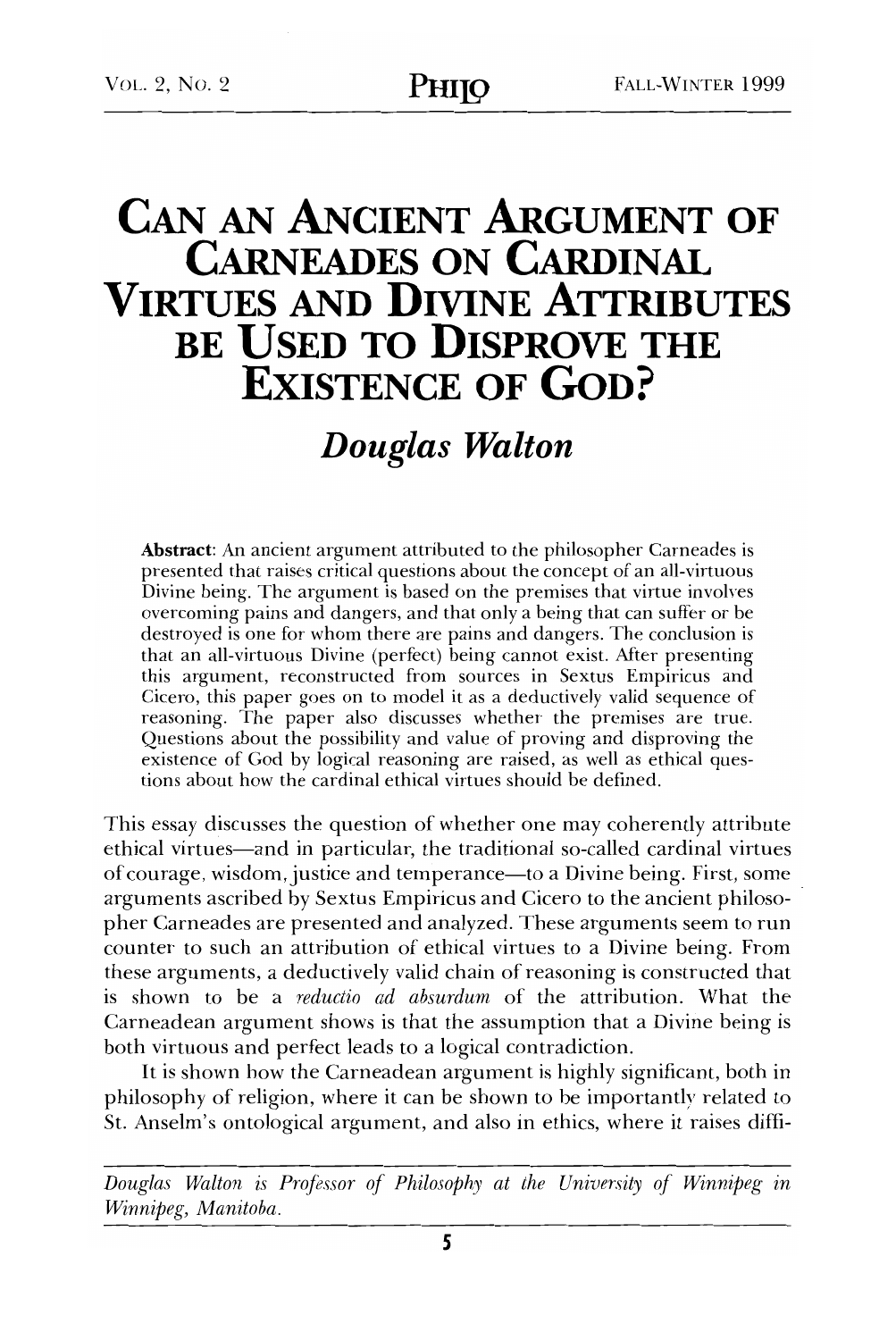### 6 **PHII9**

cult questions on how the cardinal virtues should be defined.

### **CARNEADES THE PHILOSOPHER**

Carneades (c. 213-128 B.C.) was the head of the third Platonic Academy, or so-called New Academy, that flourished in the second century B.C. Born in Cyrene, Cyrenaica (now in Libya), Carneades, according to Hankinson, had an unparalleled reputation in the ancient world as a "master dialectician," and is "one of the great figures in the history of philosophy." He lived to be around 85 years old, becoming blind in his old age. 23 Very little is known about his life, and he left no writings.<sup>4</sup> According to Diogenes Laertius, other than some letters he wrote, " everything else was compiled by his pupils; he himself left nothing in writing."5 His pupil Clitomachus wrote many books-according to Diogenes Laertius, Clitomachus wrote more than four hundred treatises—but none of these survived either.<sup>6</sup> Carneades' successor Philo of Larissa, was the teacher of Cicero, and many interesting arguments attributed to Carneades are described by Cicero.<sup>7</sup> What knowledge we have about the opinions and arguments of Carneades is mostly to be found in the writings of Sextus Empiricus and Cicero.

Carneades was a skeptic who attacked the views of the Stoics, and other leading" dogmatic" philosophical opinions of the ancient world. Carneades did not think we can have knowledge, but unlike prior skeptics, he was not content to advocate suspension of judgment. Instead, he proposed a criterion for rational acceptance based on what appears to be true. This criterion was his famous theory of "probability" *(to pilhanon),* perhaps better translated as "plausibility." According to Long, this term, translated into Latin by Cicero as *probabile,* literally means "persuasive" or "trustworthy.'" At any . rate, the term "probability" is not used here in the modern statistical sense, but as more akin to what we might call "plausibility" or "appearing to be true." Cicero describes it as "the sense impression which the wise man will use if nothing arises which is contrary to that probability."<sup>9</sup> In modern terms, it would be called plausible reasoning.<sup>10</sup> Carneades would not have seen his arguments as settling an issue conclusively, but as raising doubts that shift a burden of proof dialectically.

### **SKEPTICAL ARGUMENTS ABOUT VIRTUES AND DIVINE BEINGS**

Many interesting skeptical arguments about views of God (or the gods) advocated by other ancient philosophers are attributed to Carneades. There are quite a range of them covered in Sextus<sup>11</sup> and in Cicero.<sup>12</sup> In Sextus<sup>13</sup> we find the following argument.

Premise 1: If the Divine exists, it is all-virtuous.

Premise 2: If the Divine is all-virtuous, it possesses the virtue of courage.

Premise 3: A being cannot be courageous unless there are things that are hard for it to endure.

Premise 4: If there are some things that are hard for a being to endure,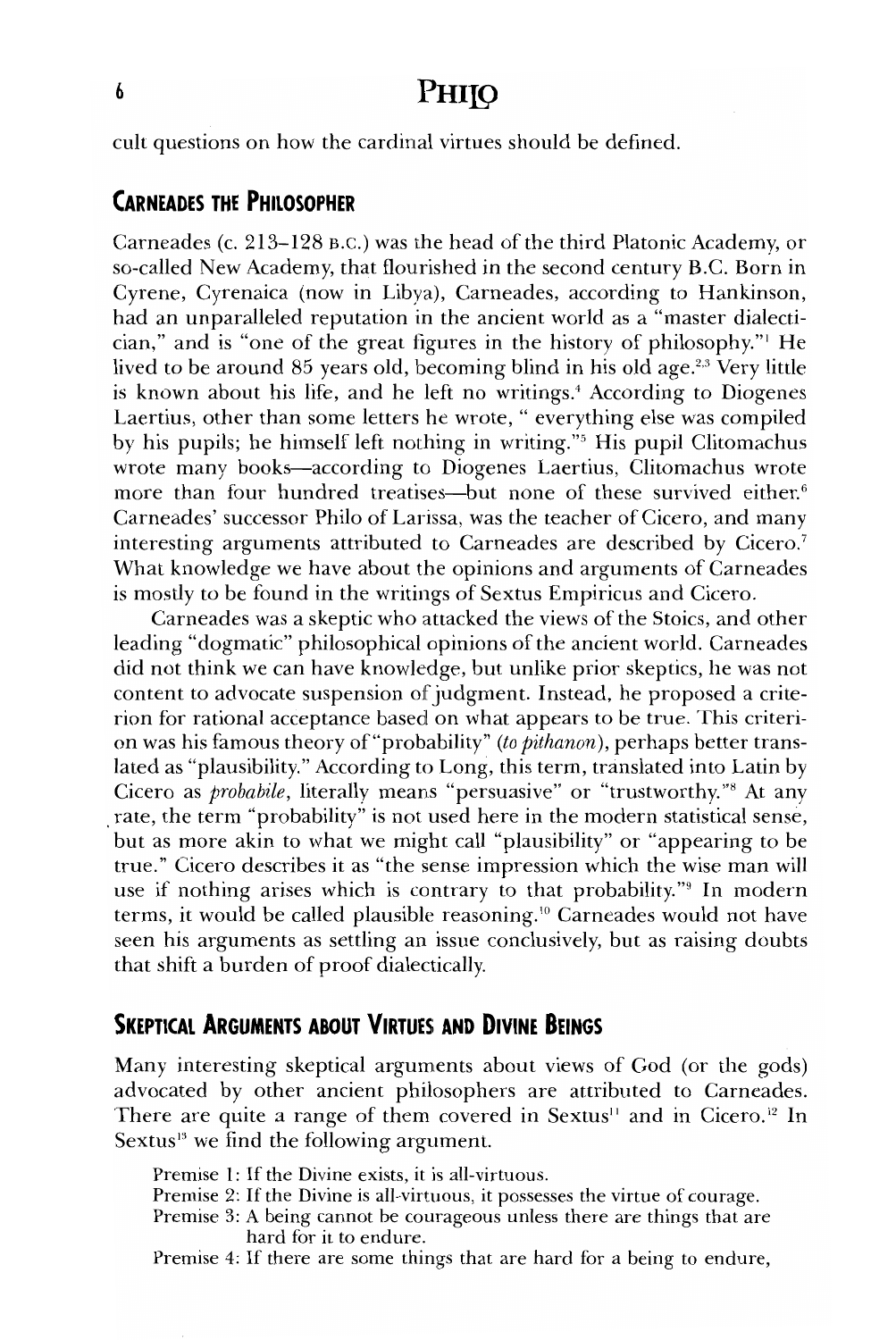#### there are some things that cause it vexation.

It is not hard to see where this argument is going. It implies that the Divine being has to be less than perfect, which appears to go against the kind of theological view that Carneades is questioning. The argument carries on as follows:

And if there are some things which are hard for God to abstain from and hard to endure, there are some things which are able to change him for the worse and to cause him vexation. But if so, God is receptive of vexation and of change for the worse, and hence of decay also. So if God exists, he is perishable; but the second is not true; therefore the first is not true.<sup>14</sup>

The argument even appears to imply a kind of contradiction in the given notion of the all-virtuous God.

The general thrust of Carneades' line of argument has been summarized by Hallie, in a form that articulates the contradiction inherent in the notion of an all-virtuous God:

[God] is supposed to be virtuous and perfect, but virtue involves overcoming pains and dangers, and only for a being who can suffer or be destroyed are there pains and dangers. Neither suflering nor destructibility is consistent with perfection, so God cannot be both virtuous and perfect.<sup>15</sup>

This diagnosis of the fault in the set of theological assumptions that leads to the contradictory outcome pointed out by Carneades' argument is the ascription of virtue, a human quality, to a Divine being who is supposed to be perfect. Zeller articulated the crux of the problem posed by Carneades' argument: since every virtue presupposes an imperfection, ascribing a virtue like courage to God is problematic. <sup>16</sup>

This interesting argument raises not only theological questions about the nature of a perfect Divine being, but also a number of questions of an ethical nature, on how the concept of a virtue should be defined. How should courage be defined? Does courage require an overcoming of things that are hard to endure? Or should courage be defined as the overcoming of tear? Does courage imply a kind of imperfection or lack of complete power in an agent who may properly be said to be courageous? It poses some issues that are, even in light of contemporary ethical theory, difficult to deal with. The dialectical power of the argument reveals the stature of Carneades as a skeptical philosopher.

### **THE CONSTRUCTION OF A DISPROOF OF THE EXISTENCE OF GOD**

Carneades' skeptical argument is not only very powerful as a device for raising doubts or questions. It can be extended to generate a proof for the nonexistence of God, constructed below. This disproof does more than raise questions about the hypothesis that the Divine being is all-virtuous. It can be deployed as a positive argument supporting the conclusion that an allvirtuous Divine being does not exist. This positive argument is not actually expressed by the sources that report Carneades' arguments. But it can be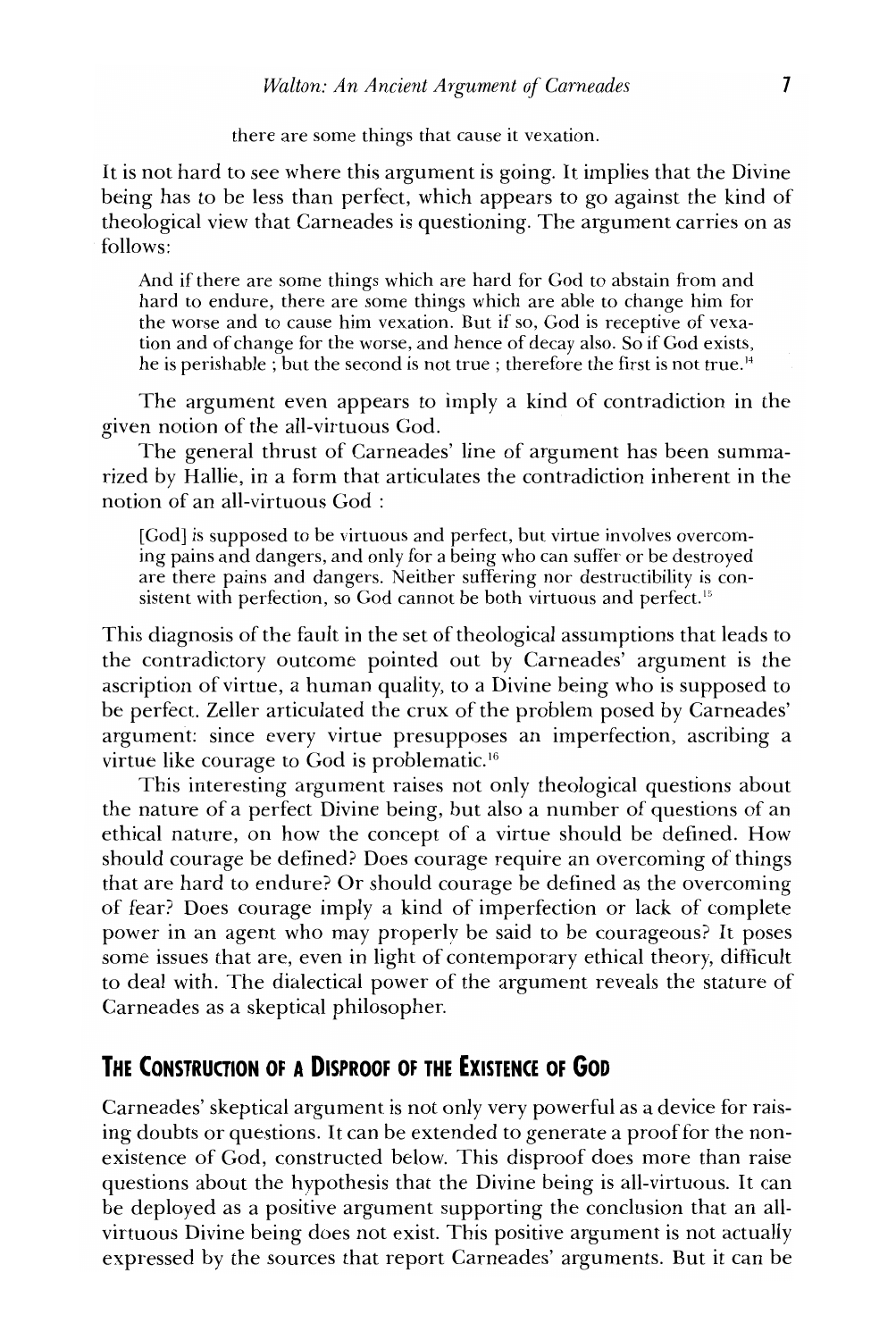### Рнію

constructed from them, providing an extension of them that reveals the dialectical power that these arguments have in ethics and theology.

- 1. God is (by definition) a being than which no greater being can be thought.
- 2. Greatness includes greatness of virtue.
- 3. Therefore, God is a being than which no being could be more virtuous.
- 4. But virtue involves overcoming pains and danger.
- 5. Indeed, a being can only be properly said to be virtuous if it can suffer pain or be destroyed.
- 6. A God that can suffer pain or is destructible is not one than which no greater being can be thought.
- 7. For you can think of a greater being, i.e. one that is non-suffering and indestructible.
- 8. Therefore, God does not exist.

This argument has an Anselmian spin on it, because it flows from the definition laid down in the first premise, which expresses a notion of perfection after the manner of Anselm's ontological argument. But then the argument goes on to exploit Carneades' notion of the incompatibility of virtue and perfection, using this notion to prove the non-existence of a God who is said to be virtuous in the sense expressed in the fourth premise.

Anselm's ontological argument can be expressed as a chain of logical reasoning that is deductively valid. Once this has been done, the question of how to evaluate it centers on the individual premises, on whether they are plausible, on the definitions of the terms used in them, and on other informal matters, like whether the argument might be circular, or might commit other fallacies.<sup>17</sup> The casting of the argument in a deductively valid form does not prove that the conclusion is true, or has been proved to be true. It merely has a dialectical function of shifting the burden of proof onto anyone who does not accept the conclusion to cite which premise is not acceptable, or contains dialectical problems. So too with the Carneadean argument above. The fact that it can be expressed in a deductively valid chain of reasoning has a dialectical function of leading to discussion. But before examining the premises, the question of the validity of the argument needs to be discussed.

It is not hard to prove that the argument is valid, but some of the inferences in the sequence could be criticized. Some might say that the argument sloppily moves from "a being than which no greater can be thought" at Premise 1 to simple "greatness" itselfin Premise 2. Is this a problem? To investigate, the following symbolization of Premises 1 and 2 is given below, along with the conclusion 3 that follows from them in classical deductive logic. Here g is used as a name for God (the Divine being), and the expression *x>y* is taken to stand for the predicate "x is greater than y." The expression  $x > y$  is taken to stand for the predicate *"x* is greater than *y* with respect to virtue."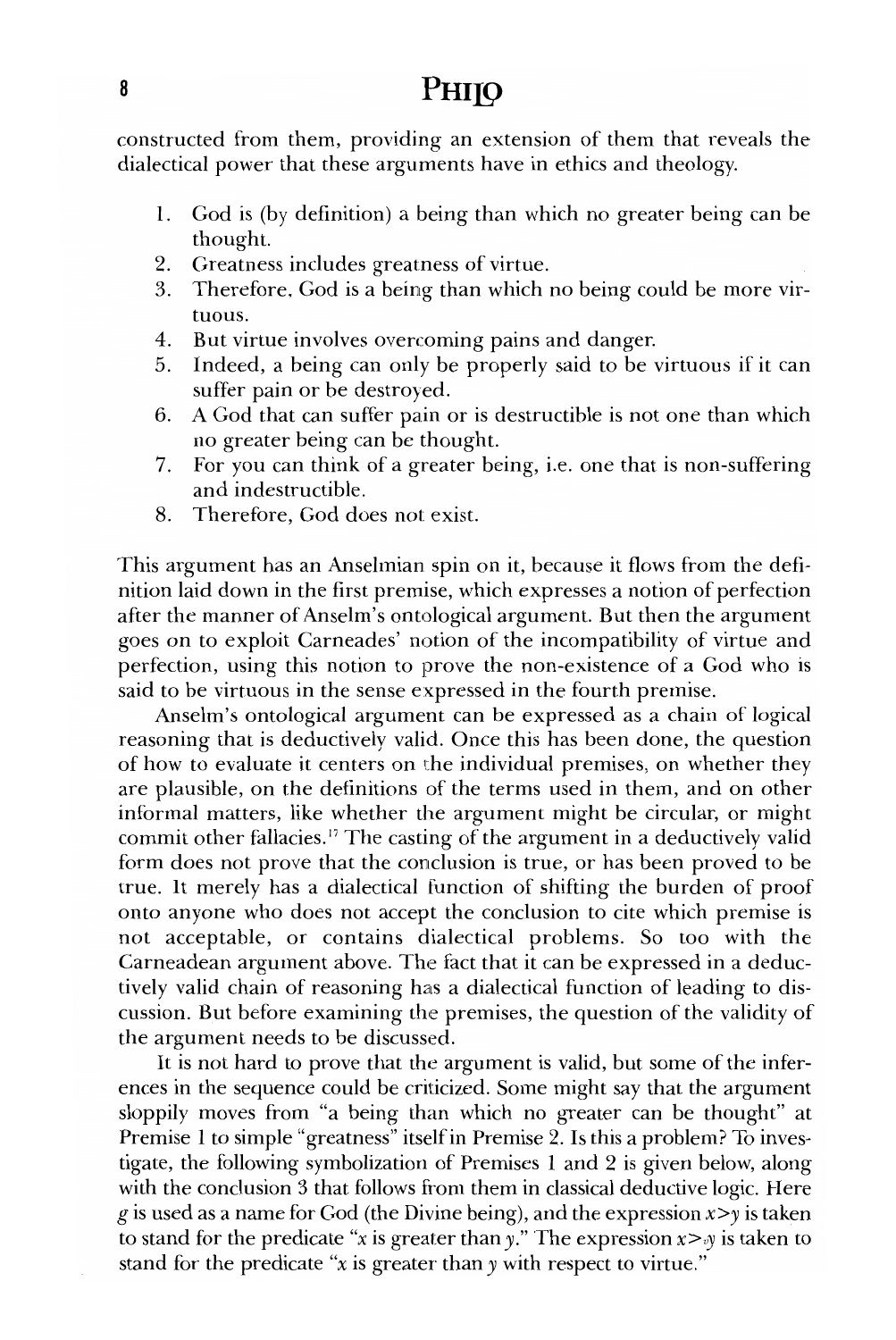Premise 1:  $(\forall x)[(x=g) \supset \neg(\exists y)(y>g)]$ Premise 2:  $(\forall x)(\forall y)[(x>g) \supset (x>_{\nu}y)]$ Conclusion:  $(\forall x)[(x=g) \supset \neg(\exists y)(y>_{\exists} g)]$ 

This argument is easily shown to be deductively valid in classical first-order logic. Using comparable symbolizations, the remaining premises can be adjoined to the three propositions above in a sequence of reasoning that is deductively valid, and has proposition 8 as its ultimate conclusion.

The validity of the Carneadean argument makes it function as a dialectical counterpart to Anselm's ontological argument, the argument that a being greater than which none can be thought must exist, since its failure to exist would mean that it would be less than perfect. That is, there would be the possibility of a greater being, one that actually exists. This *reductio*  argument is valid, but it is open to the Carneadean objection that the idea of such a Divine being is problematic, since if its perfection is taken to include its being all-virtuous, it must be capable of sutlering pain, vexation, etc. Generally, theology wants or needs to see perfection as including allvirtuousness, because an omnipotent Divine being that was not virtuous, or whose virtue we could not be assured of, is a somewhat frightening prospect. Presumably, those who advocate the ontological argument want to view Divine perfection as including an ethical aspect—that is, seeing the Divine being as all-virtuous—and therefore the Anselmian ontological argument is open to the Carneadean argument, which attaches to it as a kind of extension or corollary that destroys it.

Two aspects of the Carneadean argument make it dialectically powerful-its deductive validity, and the plausibility of its premises. As noted above, the first two premises are assumptions that fit in with or are required by the theological assumptions in the Anselmian ontological argument. And they do seem to be assumptions that are important, even vital for theology. But what about the other premises? Premises 4 and 5 are about virtue. Premise 4 claims that virtue involves overcoming pain and danger. This claim plausibly seems true of some of the main virtues, and especially the virtue of courage. Premise 5 extends this claim to say that a being can only be properly said to be virtuous if it can suffer pain or be destroyed. This claim seems plausible enough, but depends on how a virtue like courage should be defined, raising the kinds of ethical questions cited above, at the end of section 2.

### **DEFINING THE CARDINAL VIRTUES**

How the Carneadean argument should be evaluated with respect to the acceptability of premises 4 and 5 depends on how the virtues should be specified and defined in ethical theory. The cardinal virtues are the four principal virtues-wisdom, temperance, courage and justice-upon which the other moral virtues turn, or are hinged (from *cardo*, or hinge).<sup>18</sup> The origin of the fourfold system is Socratic, but an influential account of two of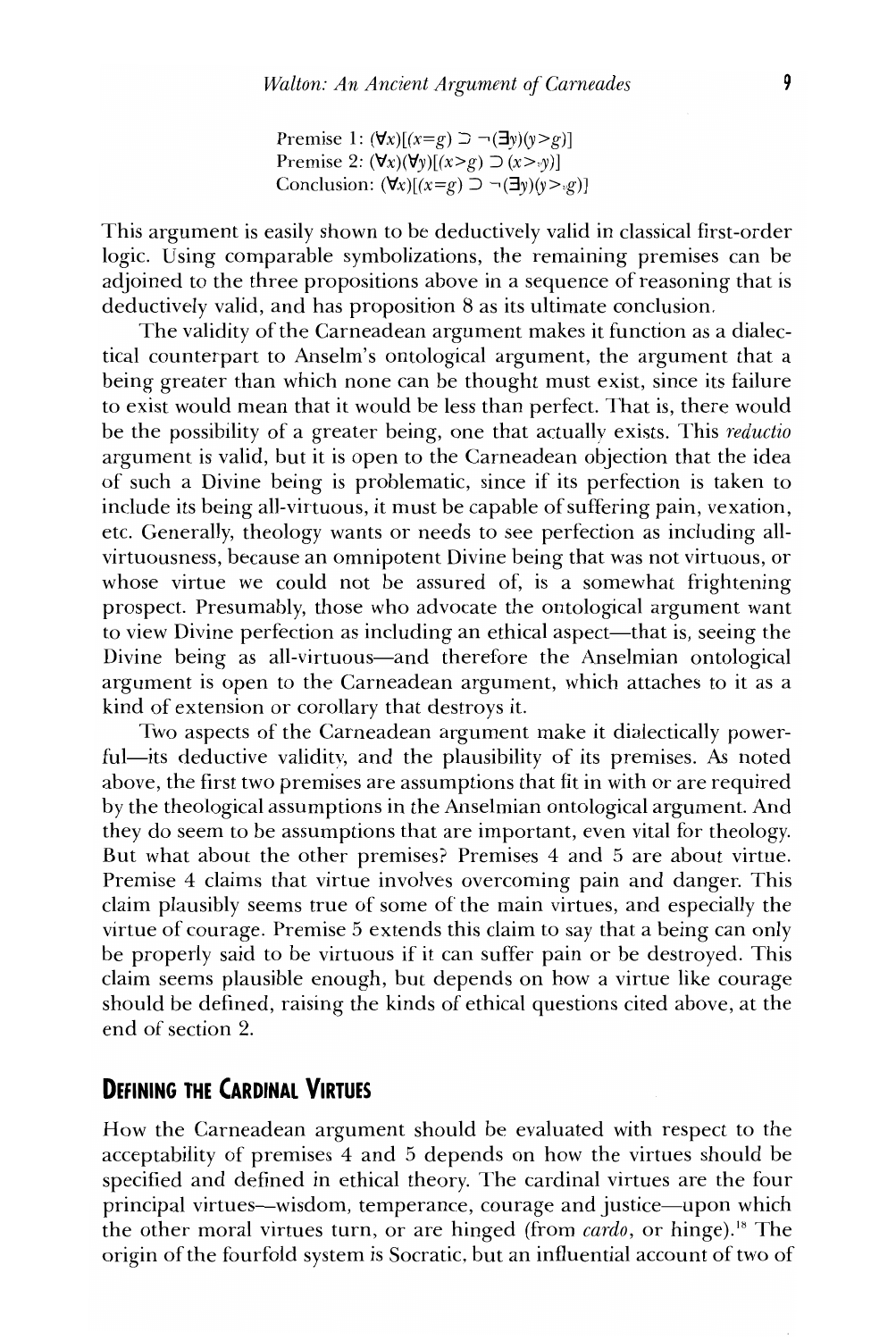### **10 PHII9**

the four cardinal virtues was given by Cicero, in the *De Inventione.* Courage is "the quality by which one undertakes dangerous tasks and endures hardships."<sup>19</sup> Temperance is "a firm and well-considered control exercised by the reason over lust and other improper impulses of the mind."20 The virtue of wisdom is most often associated with Aristotle's notion of *phronesis*, or practical wisdom, which involves judging how to act prudently in a variable situation where no exact form of calculation is applicable. Finally, justice has to do with judging claims and allegations in a way that is equitable or fair to all parties involved. And according to Jonsen and Toulmin, justice involves human perceptiveness and discernment in the application of moral and legal rules.<sup>21</sup> All four cardinal virtues are distinctively human, in . that all of them require balance in an uncertain and difficult situation, where hardships and dangers-either physical dangers, or the danger of making a bad decision under pressure—need to be overcome, or at least dealt with.

So how should the part of the Carneadean argument that depends on claims about the virtues be evaluated? The argument is deductively valid (or, as shown above, can be expressed in a deductively valid form), so the best point of dialectical examination is to question what appears to be the weakest premise. This weakest point for questioning would seem to be premise 4. Is it true of all the cardinal virtues that they involve overcoming pains and danger?

Clearly the virtue that most perfectly fits premise 4 is courage, which makes no sense other than as a virtue of overcoming pains and danger for a good purpose.<sup>22</sup> The virtue of temperance also fits premise 4 quite well certainly as defined by Cicero it does. But what about wisdom and justice? Do they make premise 4 come out true? Perhaps all that needs to be said here is that even if they don't, on all theories of ethics, on the best accounts, they do involve elements of balance and striving for a prudent line of action in an uncertain situation.<sup>23</sup> And these human aspects may be enough to make questionable their compatibility with a perfect and om liscient thinker in the role of the decision-maker. Even these human aspects of wisdom and justice as cardinal virtues lend some support to the Carneadean argument.

On balance, however, support for the Carneadean argument against the existence of God is mixed. The cardinal virtue of courage gives the argument its strongest support, while the support given by the other three cardinal virtues is questionable. Even this mixed outcome, nevertheless, gives enough support to the argument to raise questions about the logical consistency of the concept of a God who is both virtuous and perfect.

One way out is to deny that courage is a cardinal virtue. But this avenue is not a line of argument that will be pursued here. Nor does it seem plausible, in line with Cicero's account of the virtues, and the traditions flowing from that account. Cicero's precise definitions of the cardinal virtues given in the *De Inventione24* were so succinctly stated that they became classics for subsequent writers on morality, right up until modern times. These traditions are right to accord courage a place of importance as a fundamental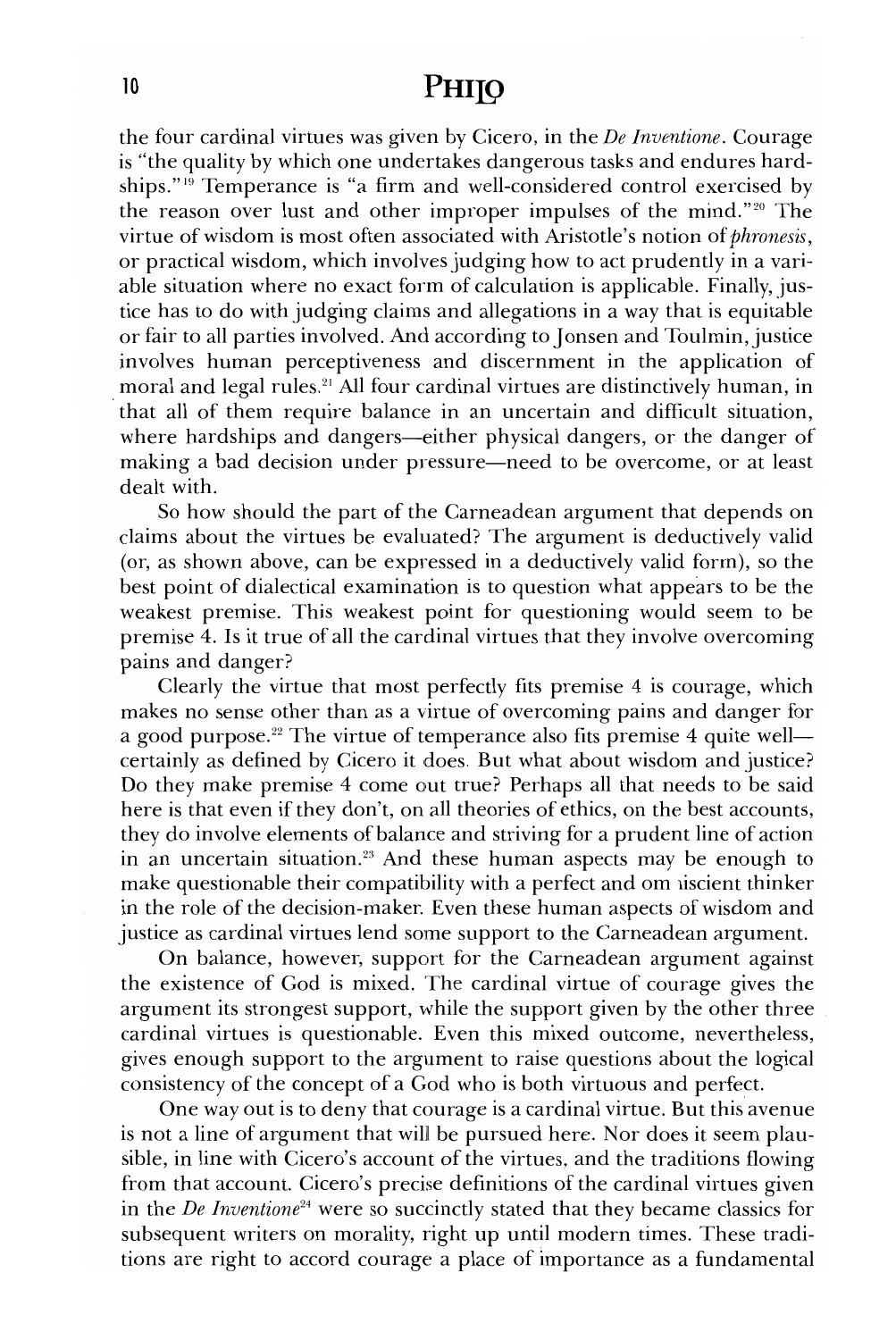virtue, and no account of the cardinal virtues could be compelling without according courage a place of prominence. A virtuous being must be a courageous being. And if so, the Carneadean argument is not only valid, but has premises that are all strongly representative of a theological position that not only had adherents in the time of Carneades, but has since become the official theological view.

The next point to be taken up is how the virtue of courage should be defined. There are two different ways of attempting to define "courage."<sup>25</sup> One way is to say that courage is the overcoming of fear, so that in order for someone to be acting in a truly courageous way, this person has to have fear in the given situation, and has to overcome that fear. The other way is to say that courage is doing the right thing in a situation where it is markedly dangerous or diflicult to do that thing. Sometimes fear is such an obstacle. However, on the second conception, but not on the first, it is possible for the courageous person not to exhibit fear.

This point of issue is significant with respect to the Carneadean argument, as can be seen when the following addition to it is noted.

Further, in addition to the foregoing arguments, if God is all-virtuous he possesses courage; and if he possesses courage he possesses "knowledge of things fearful and not fearful and of things intermediate"; and if so, there is something which is fearful to God.

This extended Carneadean argument is based on the assumption that courage is defined in the first way, as requiring fear, or the awareness or knowledge of fear. But if "courage" is defined in the other way, as not requiring fear, this extension of the argument is not applicable.

### **WHAT DOES THE CARNEADEAN ARGUMENT SHOW?**

It is worth noting that the Anselmian ontological argument expresses its main premise in a negative format. It does not say that the Divine being is perfect, but that the Divine being is that than which nothing greater can be thought. This careful way of expressing the main premise accommodates the assumption that the Divine nature may be, in some respects, beyond our comprehension as persons. Aquinas is similarly circumspect when he writes in the *Summa Theologica* that virtue cannot be predicated of God in the same way we would ascribe virtue to a person:

Reply Obj. 1: Virtue and wisdom are not predicated of God and of us univocally. Hence it does not follow that there are accidents in God as there are in us.<sup>27</sup>

This reply indicates the awareness of Aquinas of the assumption that if we are to attribute virtue to God, it must be in a special sense. It would appear then that western theology has been well aware of the limitations required by the kind of objection that can be posed through the Carneadean type of argument.

Still, the posing of the Carneadean argument in a chain of reasoning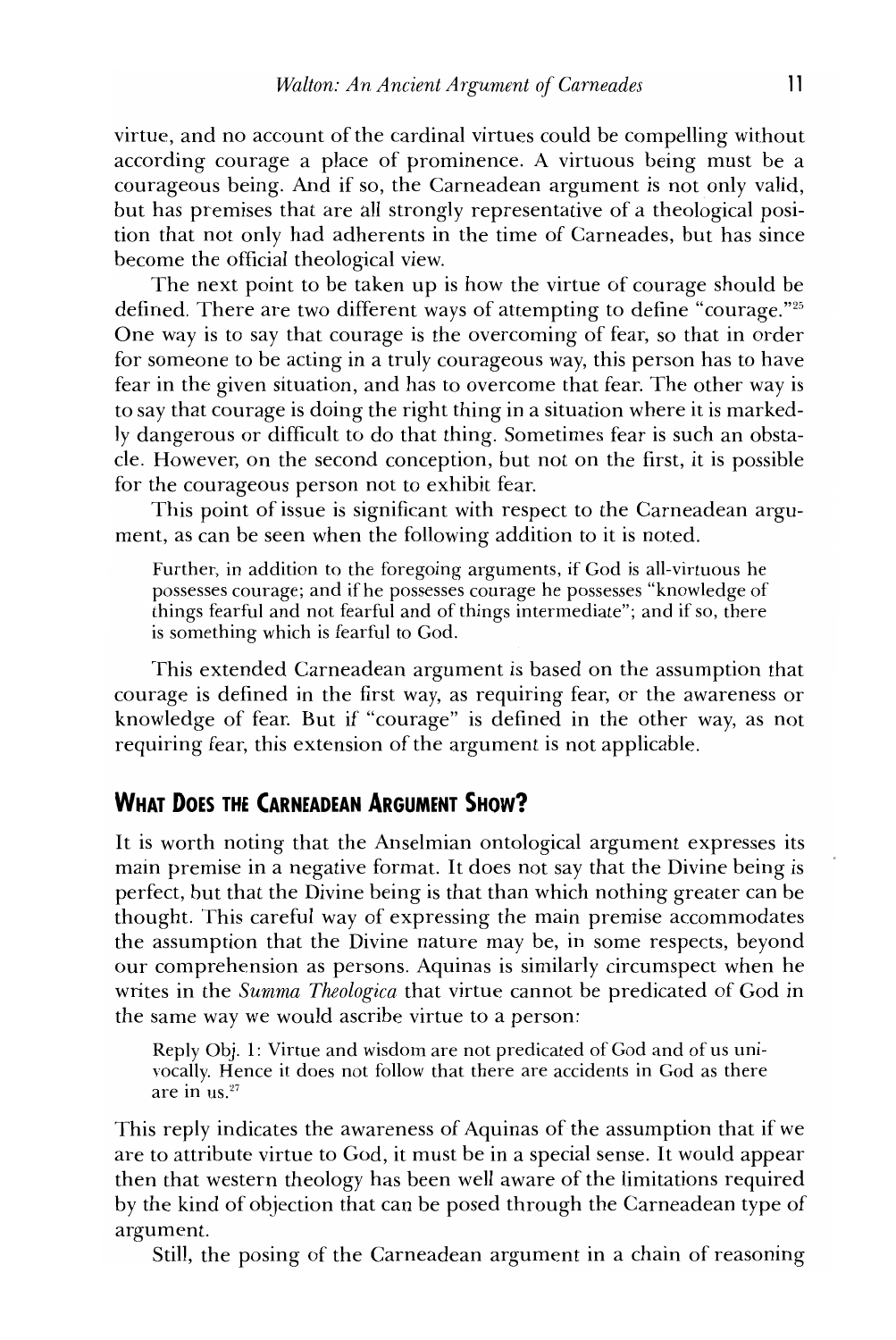### <sup>12</sup> PHIIO

that has a deductively valid form, with premises that are initially plausible, is a worthwhile dialectical exercise which points the way to the necessity for the making of some distinctions by theologians. What is particularly attractive is the matching of the Carneadean argument to the ontological argument, as an opposed and equally compelling counterargument. What needs to be shown is how the Anselmian ontological argument can be accepted without leading to the Carneadean argument.

What is shown is that if the Divine being is to be conceptualized as that than which nothing greater can be thought, the relation "greater than" does not necessarily imply "greater than with respect to virtue" in exactly the same sense of the term "virtue" that applies to human agents. The Carneadean argument shows that it is meaningful to attribute virtue to God only in a special sense, a sense that does not imply the difficulties revealed by the Carneadean argument. It follows that when we speak of the Divine being, as courageous, prudent, loving, just, and so forth, we can do so only in a sense that is analogical to the meanings these terms normally have in ethics, when we are speaking of human agents, who typically have to act under uncertainty, depend on luck, and overcome obstacles and difficulties, even obstacles posed by their own personal failings and inadequacies.

What is shown is that there appear to be epistemological limits about what can be known by human thinkers on the basis of logical reasoning about the nature of the Divine being. These limits are staked out by the Carneadean argument. But the argument should also be seen as showing something about the dialectical development of the disputation between the believers and the doubters. It shifts a burden of proof. If theology is to defend the conception of the Divine being as that than which nothing greater can be thought, some further account needs to be given of the sense in which such a being can be virtuous.

#### **ACKNOWLEDGMENTS**

I would like to thank the University of Winnipeg for granting me study leave in 1996-97, and the Oregon Humanities. Center for inviting me to the University of Oregon as Distinguished Visiting Research Associate in 1997. Part of the work was supported by a Research Grant from the Social Sciences and Humanities Research Council of Canada, and by the Department of Philosophy of the University of Western Australia.

#### **REFERENCES**

1. R.J. Hankinson, *The Sceptics* (London: Routledge, 1995), p. 94.

2. Philip P. Hallie, "Carneades," *The Encyclopedia oj Philosophy* (New York: Macmillan, 1967), p. 33.

3. Diogenes Laertius, *Lives of Eminent Philosophers, Vol. 1,* Loeb Classical Library (Cambridge, Mass.: Harvard University Press, 1931), IV 65.

4. Edouard Zeller, *Stoics, Epicureans and Sceptics* (London: Longman, Green and Co., 1892), p. 537

5. Diogenes Laertius, Vol. 1, IV 65.